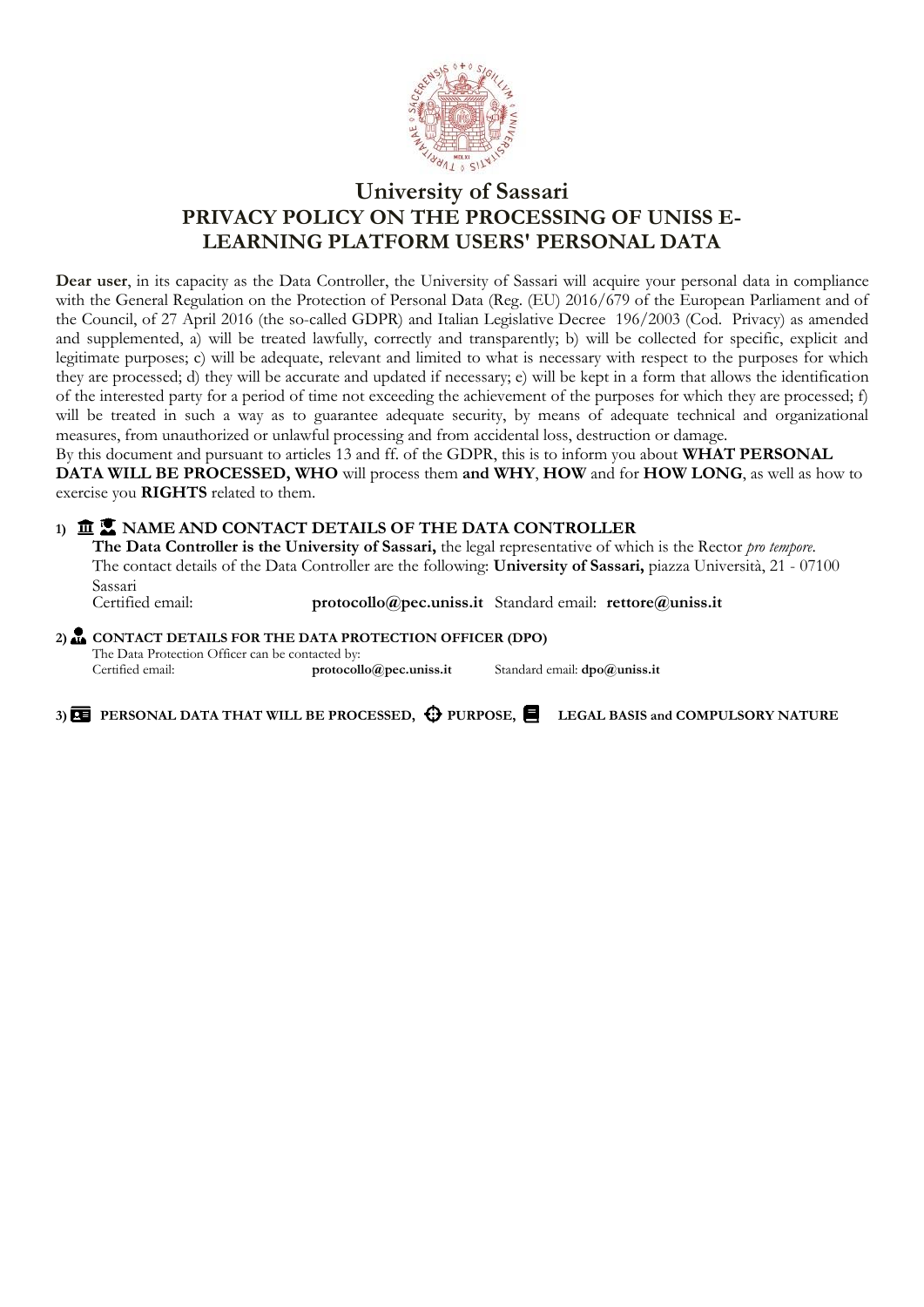| PERSONAL DATA and PURPOSES                                                | LEGAL BASIS and COMPULSORY NATURE                                         |
|---------------------------------------------------------------------------|---------------------------------------------------------------------------|
| Required personal data and contact details This is information            | Processing is necessary for the performance of a task carried out in      |
| necessary to identify the user: username, name, surname, email address.   | the public interest or in the exercise of the official authority assigned |
| These data are provided automatically during authentication, or           | to the controller; (art. 6. 1e GDPR).                                     |
| manually by the user if not acquired in automatic mode, through           |                                                                           |
| interaction with the Active Directory authentication system or are        |                                                                           |
| entered by the operator if an account is created directly on the          | Considering the aforementioned purposes of processing                     |
| platform.                                                                 | data, data provision is:                                                  |
|                                                                           | Compulsory exclusively for data relating to: name,                        |
| <b>Optional personal data and contact details</b> The fields are the      | surname, email, username, and type of authentication,                     |
| following: City/Town, institution/structure/department, id-UGOV           | and their failed, partial or incorrect assignment may have,               |
| (for employees), registration number, user type (Clerical, Scholar,       | as a consequence, the impossibility of carrying out the                   |
| Student), tax code, place, and date of birth (only for the issue of some  | activity.                                                                 |
| certificates of attendance). These data are provided automatically during | <b>Compulsory</b> , if plagiarism check is required, for the final        |
| authentication through interaction with the Active Directory              | documents.                                                                |
| authentication system or are entered by the operator if an account is     | Optional for all other data, and failure to provide them                  |
| created directly on the platform. Users may enter/edit the fields City,   | does not affect the functioning of the service.                           |
| Country, institution/facility/department, a personal image and its        |                                                                           |
| description, phonetic name, phonetic last name, middle name,              |                                                                           |
| alternative name, list of interests, web page, ICQ number, Skype ID,      |                                                                           |
| AIM ID, Yahoo! ID, MSN id, phone, mobile and address.                     |                                                                           |
|                                                                           |                                                                           |
| Data in the form of educational materials. This information is in the     |                                                                           |
| form of digital files of the most popular formats that the platform       |                                                                           |
| generally defines "resources" (for example MS Word docs, PDFs,            |                                                                           |
| Spreadsheets, Presentations, images, videos, audio files and hypertext    |                                                                           |
| links).                                                                   |                                                                           |
|                                                                           |                                                                           |
| Data relating to the final thesis and/or publications. The e-             |                                                                           |
| learning platform carries out an anti-plagiarism check on the             |                                                                           |
| documents that students must submit for the final exam of the course      |                                                                           |
| of study. The paper is uploaded onto the Turnitin platform and used       |                                                                           |
| for plagiarism checks on the required documents. The final version of     |                                                                           |
| the works will be kept in the Turnitin archive for future plagiarism      |                                                                           |
| checks.                                                                   |                                                                           |
| Data for collaboration between offices. The University's e-               |                                                                           |
|                                                                           |                                                                           |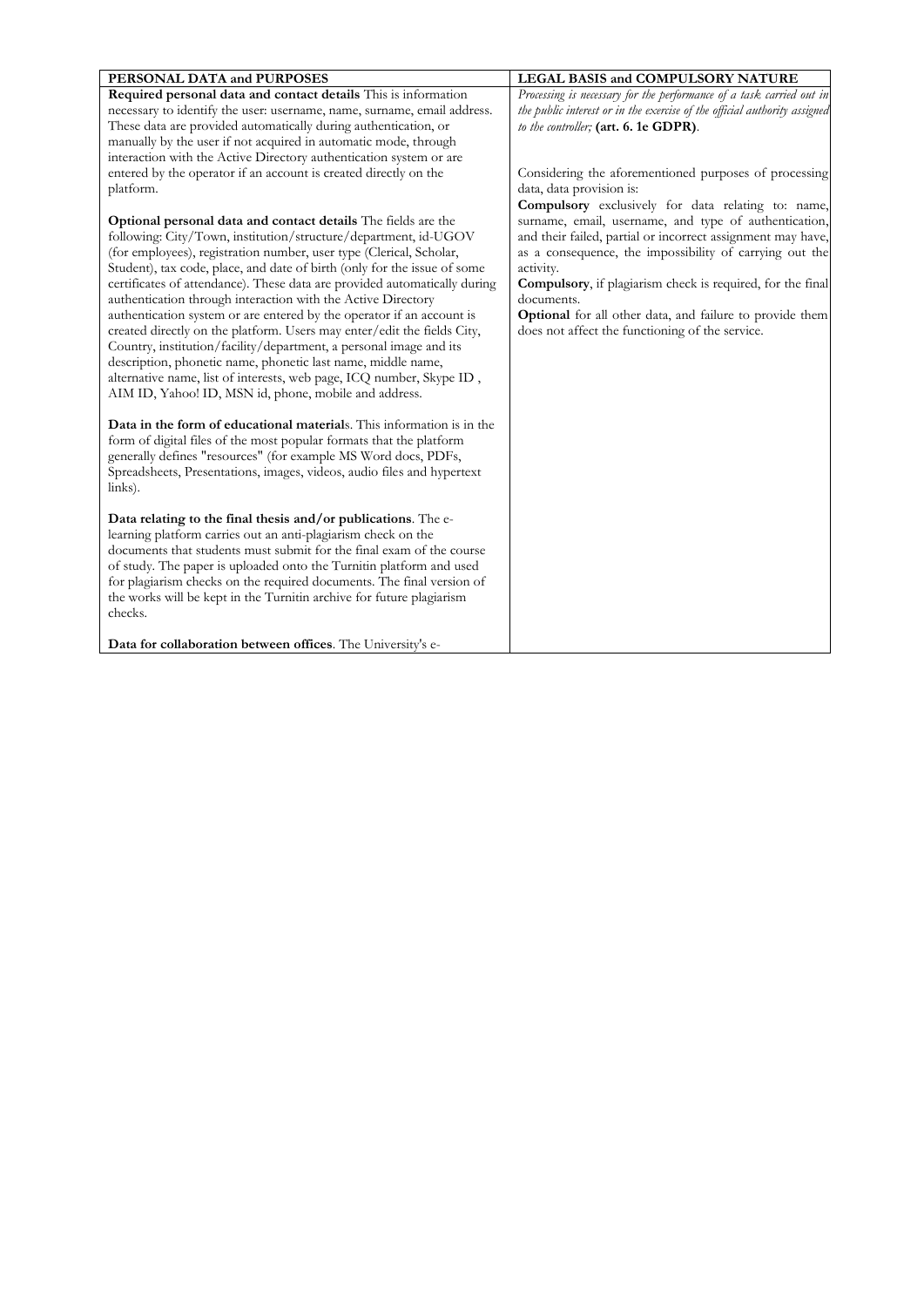sharing of information between offices. In this case, this information is in the form of digital files of the most popular formats that the platform generally defines "resources" (for example MS Word docs, PDFs, Spreadsheets, Presentations, images, videos, and hypertext links).

**Tracking data**. This information allows the operations carried out, defined by the events system, to be associated with specific identified parties, within the platform on resources and activities. This category includes the following data: date/time of the operation, operating username, any username involved (example: operating administrator user – that registers another involved user), context event, type of component involved (folder example, statistics, logs, etc.), summary and complete event description, origin of the event (normally valued on the web) and IP address of the client browser.

**Evaluation data**. This evaluation information is entered by teachers or calculated by the system relating to activities such as assignments or quizzes carried out by learners

**Navigation data.** This information is not collected to be associated with identified interested parties, but which by its very nature could, through processing and association with data held by third parties, allow users to be identified. This data category includes the IP addresses or domain names of the computers used by users connecting to the website, the URI (Uniform Resource Identifier) addresses of the resources requested, the time of the request, the method used to submit the request to the server, the size of the file obtained in response, the numerical code indicating the status of the response given by the server (successful, error, etc.) and other parameters relating to the user's operating system and computer environment.

**Data from forums and chats**. This information results from the exchange of information between teachers-students and studentsstudents or between members of the university staff.

**Navigation data collected by Google Analytics**. The e-learning platform of the University of Sassari could be used for some areas (department/project) of Google Analytics technology. When activated, the Google Analytics system used in the platform has been configured by adopting techniques to reduce the identification power of cookies: IP anonymization (illustration of how it works technically at https://support.google.com/analytics/answer/2763052?hl=it); configuration of the service in order to prevent the association of the remaining portion of the IP address to other data held by Google. The control on the data retention period has also been implemented (https://support.google.com/analytics/answer/7667196); the provision of data is optional; it is possible not to give any data to Google Analytics by installing a special plug-in for the browser (https://tools.google.com/dlpage/gaoptout?hl=it).

**Cookies**. The e-platform learning of the University d the Sassari employs a technology called "cookies". The recording and management of tracks/paths are carried out in ways which make the data not identifiable, it is possible to have more information by browsing the appropriate Cookie Policy section; in order to support aggregate statistical processing on the use of services, anonymous cookies are used with registration limited to the following information: display language, country and city of origin, browser used, operating system, internet service provider, screen resolution.

The anonymized data provided may be used for statistical surveys

**Intended purposes for the processing of the personal data:** a) to allow the provision of educational activities and assessment of learning through synchronous and asynchronous technologies (both blended and fully online) by the teaching and/or clerical staff (supporting teaching activities).

b) for the maintenance and monitoring of the e-learning platform, both in relation to the technical management of the service and the data system management.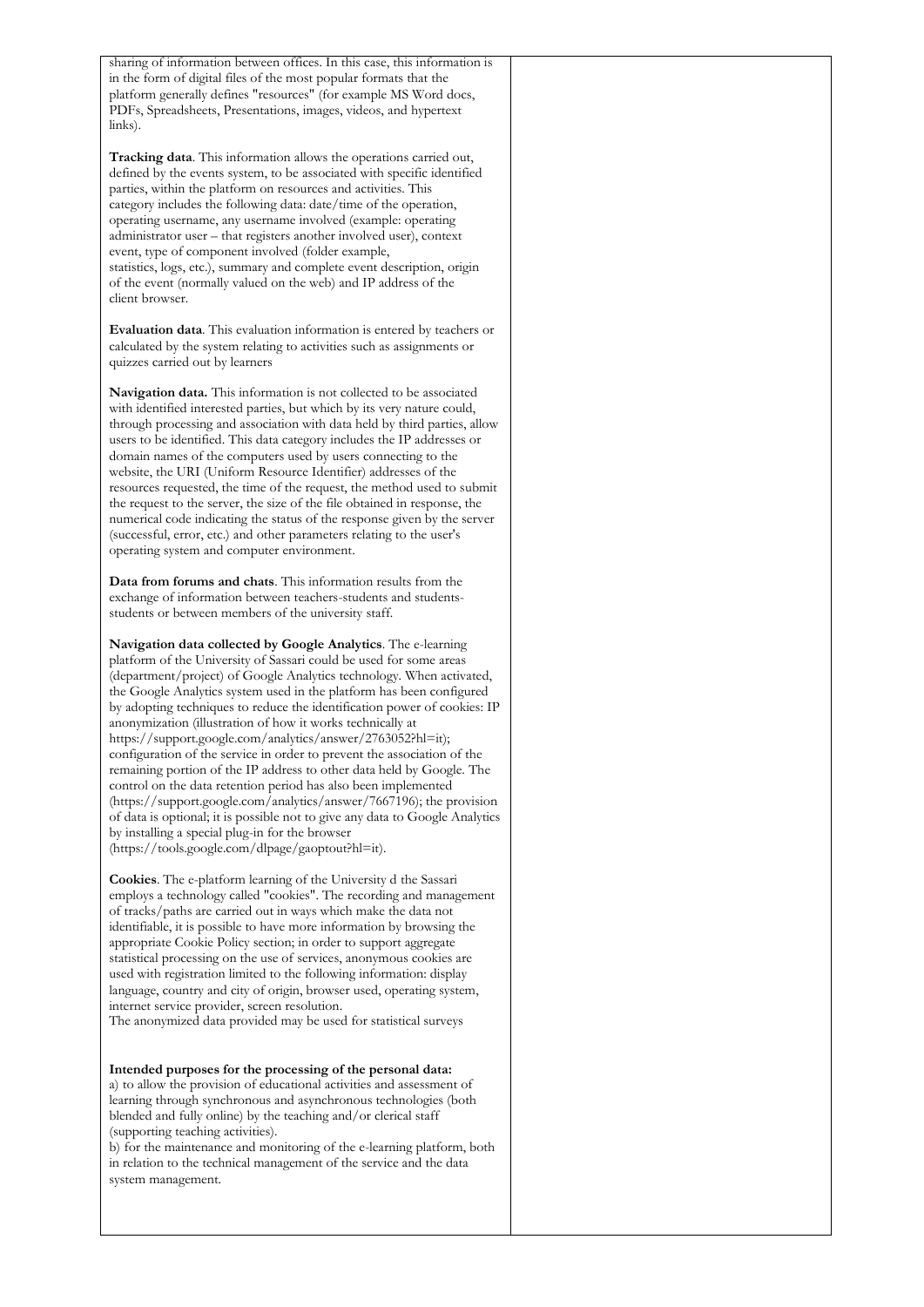| c) to share papers published by registered students using the different     |  |
|-----------------------------------------------------------------------------|--|
| types of resources and/or activities available on the platform.             |  |
| d) to obtain anonymous statistical information on the use of the            |  |
| service, check the correct operation of the service, carry out              |  |
| monitoring activities to support service safety and to identify actions     |  |
| aimed at improving it.                                                      |  |
| e) to fulfill legal obligations or to comply with orders from               |  |
| public authorities.                                                         |  |
| f) to verify responsibility in the event of cybercrimes against the website |  |
| or its users.                                                               |  |
| g) to allow asynchronous communication between interested parties           |  |
| using activities such as forums, system notifications, etc.                 |  |
| h) For the sharing of information, documents and for the                    |  |
| asynchronous communication between internal staff at the                    |  |
| University offices.                                                         |  |
| i) To participate in the UNISCO project                                     |  |
| I) For the plagiarism check of students' final papers, storage              |  |
| included                                                                    |  |
|                                                                             |  |
| The anonymized data provided may be used for statistical                    |  |
| surveys.                                                                    |  |
|                                                                             |  |
|                                                                             |  |

### **4) SUBJECTS AUTHORIZED TO PROCESS THE PROCESSING, RECIPIENTS AND POSSIBLE CATEGORIES OF RECIPIENTS OF THE PERSONAL DATA**

The data will be processed within the university, under the responsibility of the Data Controller, by authorized and appropriate subjects fully trained pursuant to art. 29 of the GDPR, involved in the functions necessary to carry out the specific defined purposes and who operate in the offices responsible for the management of the University's e-learning platforms, under the responsibility of the Data Controller. Your personal data will not be communicated outside the company.

The data may be processed for the purposes set by external managers who have entered into specific agreements, conventions or memoranda of understanding, contracts with the Data Controller:

- MICROSOFT, based in Viale Pasubio, 21, 20154 Milano MI, for the Azure platform that hosts the e-learning system used by the university
- Turnitin LLC, based at 2101 Webster St., Suite 18000 Oakland, CA 04612 US for plagiarism testing. The

updated list of external Managers can be requested to the Data Controller .

### **5) DURATION OF DATA RETENTION**

The data will be stored in accordance with the principles set out in art. 5 of EU Regulation 2016/679, for a period of time not exceeding to the achievement of the purposes.

With reference to the plagiarism check function, only for the documents uploaded in the final version, the data will be entered indefinitely in the Turnitin's supplier archive, to be analyzed for subsequent plagiarism assessments. At any time, the user can request the deletion of his or her work from the Turnitin archive.

### **6) SOURCE FROM WHICH PERSONAL DATA NOT OBTAINED FROM THE DATA SUBJECT ORIGINATE**

Some of your personal data such as name, surname, email, city, username, id-UGOV, department, registration number, role are or will be obtained for the exercise of the specific purpose by:

- 1) "Self Studenti" Platform Esse3 CINECA
- 2) University Active Directory Service
- 3) UNISS Registry Application<br>4) School of origin for particip
- School of origin, for participants in the POT7 regional UNISCO project

# 7) **HOW WE PROCESS PERSONAL DATA V** MEANS/PROCESSING MODE/SECURITY MEASURES

The data will be processed through IT platforms in the Microsoft Azure cloud system of the University of Sassari, local (PC) and in paper form, for which specific security measures are adopted to guarantee safety, integrity, availability and confidentiality of the data to face risks of destruction, loss, modification, access, unauthorized disclosure: through the use of authentication systems, authorization systems, protection systems (antivirus; firewall; anti-intrusion), security also logistics

Log files may be extracted (relating to the activities carried out through the service), also by cross-referencing and processing such data to identify those responsible for abuses and/or illegal activities carried out by the interested parties or by third parties.

As part of a user's interaction with the services of the e-learning in contexts including authentication, are tracked on log basic information relating to access to the single service and session information structured in accordance with the standard W3C forma[t](http://www.w3.org/TR/WD-logfile.html) [https://www.w3.org/TR/WD-logfile.html](http://www.w3.org/TR/WD-logfile.html)